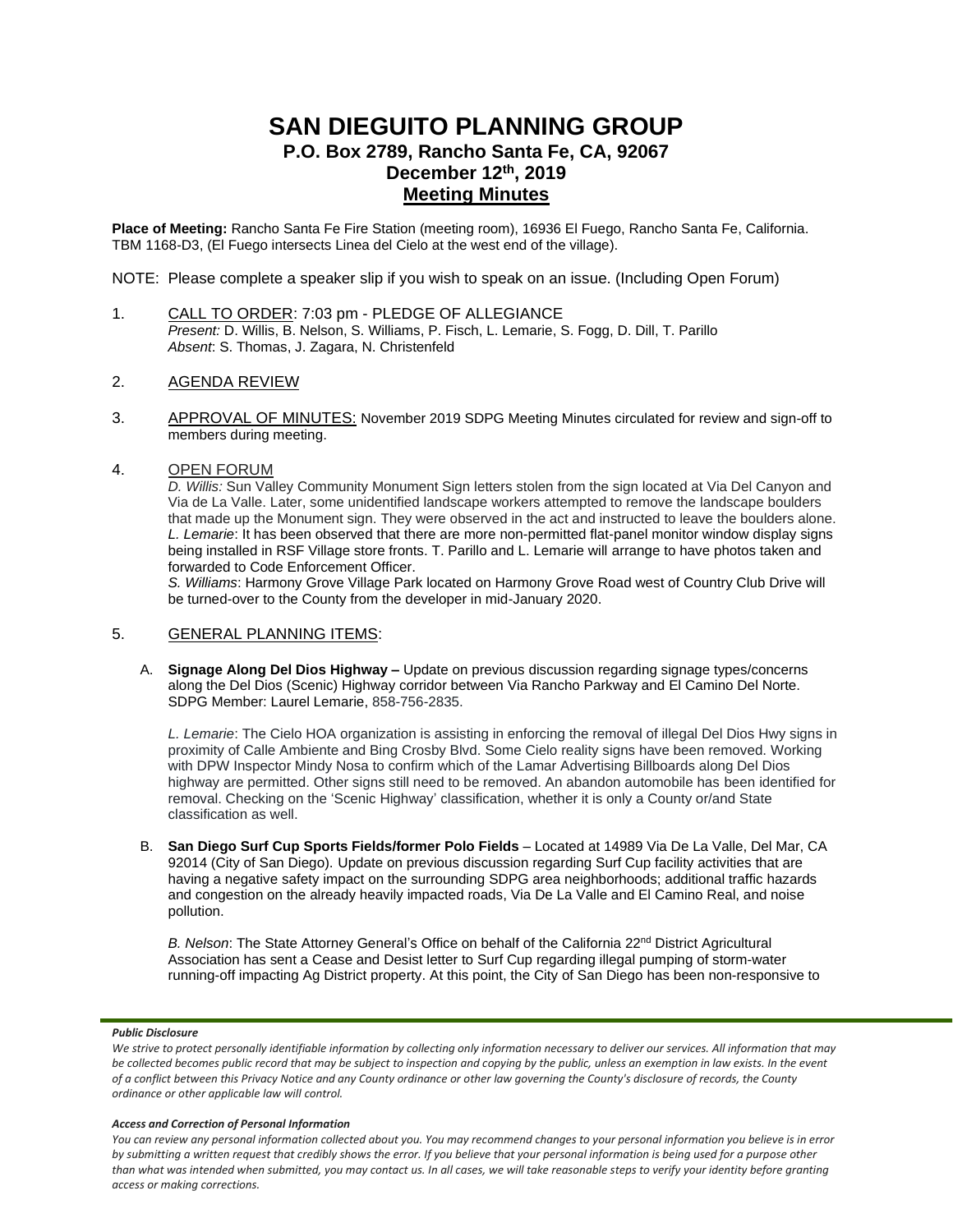Polo Point HOA and Fairbanks Polo HOA community concerns. Surf Cup electronic traffic signs continue to obstruct Via de la Valle center lane and shoulders creating a serious safety hazard. Construction activities include concrete material trucks delivering their contents on-site. *Coalition to Preserve the Polo Field Neighborhood* website is scheduled to go online December 13-14. All sorts of unpermitted, unsightly Surf Cup promotional related roadside signage popping up along El Camino Real and Via de la Valle vicinity. MOTION (D. Willis): To approve draft letter to Mayor Faulconer supporting Fairbank's Polo Club Homeowner's Association requirement to enforcement of the Deed Restrictions governing the use of the property currently leased by SurfCup. SECOND: T. Parillo

VOTE: 8 – Yes, 0 – No, 5 – Absent or Vacant

C. **Citracado Parkway Extension -** SDPG Member Susan Williams to provide update to the status of completing the missing link from South Andreasen Drive to Harmony Grove Village Parkway in the City of Escondido. Eventual construction of this segment will impact residents of Harmony Grove and all vehicles traversing Harmony Grove Road and Kauana Loa Drive in proximity to this construction phase.

*S. Williams*: City of Escondido is scheduled to initiate construction of the Citracado Parkway segment in the June/July 2020 timeframe. It will take 18-20 months to complete. City of Escondido point of contact: Matt Souttere, 760-839-4574.

D. **Sun Valley Road Speed Limit Re-Certification.** Discussion and possible motion/vote. The Traffic Advisory Committee (TAC) of the County DPW is currently processing the re-certification of the existing 40 MPH speed limit on Sun Valley Road in the County portion of the road. Residents of Sun Valley, the SV HOA, and residents of RSF are requesting a reduction to 35 MPH based on safety issues. Along the entire length of this segment of roadway within the County right-of-way is an active equestrian/hiking trail. As the road width is narrow with no shoulders, minimizing the separation of the road from the trail, it is advisable to reduced the speed differential between motor vehicles and pedestrians/equestrians. SDPG Member: Laurel Lemarie, 858-756-2835.

L. Lemarie: Will confirm that the Sun Valley Road trail is listed on the San Diego County Trails Map. MOTION (T. Parillo): Support Sun Valley HOA position to reduce speed limited to 35 MPH to facilitate safe equestrian/pedestrian trail use along Sun Valley Road where there is NO physical separation between roadway and trail. Recently installed water department pump station within the trail right-of-way forces trail users on to Sun Valley Road. Not well understood outside of the community is that Sun Valley Road has become a cut-through route during rush hour when commuter vehicle are frequently traveling well above the posted speed limit. County recently installed a traffic control equestrian crossing at Linea Del Cielo and Sun Valley Road. SECOND: D. Dill

VOTE: 8 – Yes, 0 – No, 5 – Absent or Vacant

# 6. MAJOR PROJECTS AND LAND USE ITEMS:

- A. **PDS2018-VAC-18-003 Vacation - Open Space**. 4.66 acre lot with an existing residence at 20445 Fortuna del Sur, Elfin Forest, CA 92029, APN: 679-090-19, closest cross street: Seaquest Trail. Owner: Todd Frank, 760-822-4360; Applicant's Representative: Rob Russell (Accurate Land Survey), 619-445-0110; County PDS Planner: Nicolas Gustafson, 858-495-5351; SDPG Member: Doug Dill, 760-420-7909. *Continue to January 2020 SDPG Meeting*
- B. **PDS2019-TPM-21275 Tentative Parcel Map (Lot Split)**. Project proposes to divide a 4.7 acre parcel into two parcels. One parcel will contain the exist house. Located at 17474 Via de Fortuna, RSF, CA 92067, closest cross street: Los Morros; APN: 266-091-21-00. Owner: Jodi Bible, 858-481-1295; PDS Planner: David Cook directly, 858-505-6429; SDPG Member: Beth Nelson, 858-353-5773. *Continue to December 2019 SDPG Meeting*

### *Public Disclosure*

### *Access and Correction of Personal Information*

*You can review any personal information collected about you. You may recommend changes to your personal information you believe is in error by submitting a written request that credibly shows the error. If you believe that your personal information is being used for a purpose other than what was intended when submitted, you may contact us. In all cases, we will take reasonable steps to verify your identity before granting access or making corrections.*

We strive to protect personally identifiable information by collecting only information necessary to deliver our services. All information that may *be collected becomes public record that may be subject to inspection and copying by the public, unless an exemption in law exists. In the event of a conflict between this Privacy Notice and any County ordinance or other law governing the County's disclosure of records, the County ordinance or other applicable law will control.*